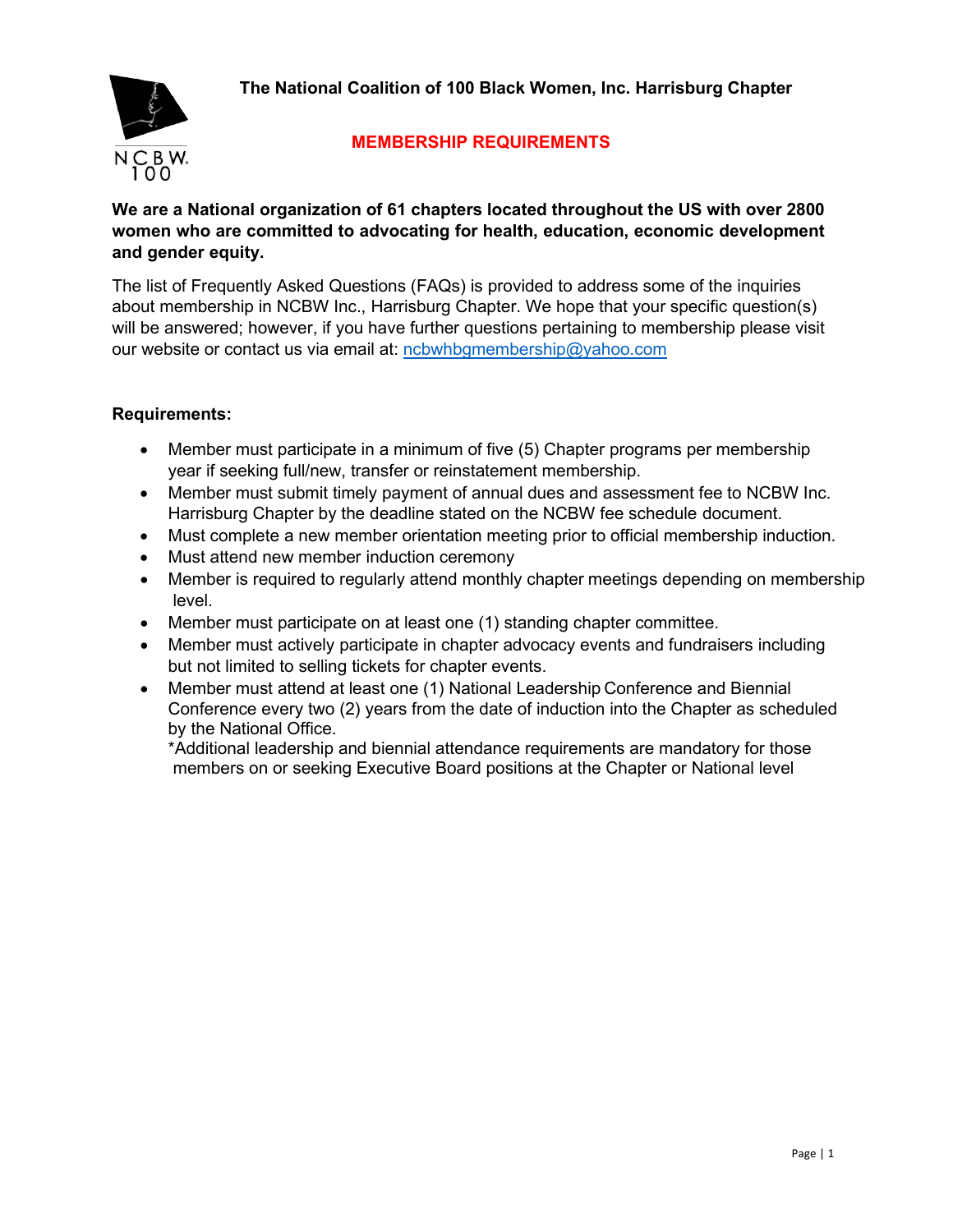

**Frequently Asked Questions (FAQs) 2022-2023**

# **Q.** *Is NCBW Inc. a non-profit organization?*

**A.** Yes, NCBW Inc., Harrisburg Chapter is a non-profit, 501(c) (3) organization with official status from the Internal Revenue Service (IRS).

## **Q.** *What type of advocacy work does NCBW participate in?*

**A.** The Harrisburg Chapter focuses on advocacy work in several areas including health, gender equity, education, leadership and economic empowerment and development. It is always our goal to advocate on behalf of issues affecting minority women in our community and across the National. We work to identify the needs and concerns of our community and ensure that women and girls of color have a voice. Our Chapter actively participates in Legislative Days, voter registration, and closing disparity gaps in education, health, and economic empowerment and gender equity.

#### **Q.** *Who is membership open to?*

**A.** Membership is open to women at least 23 years of age who have demonstrated evidence of community involvement and leadership; and agree to support the mission and goals of NCBW both locally and nationally.

#### **Q.** *Membership Criteria?*

**A.** Criteria required for membership includes but is not limited to:

- Prospective members must live or work in the Central PA area
- Demonstrates actual or potential leadership ability.
- Reflect occupational and/or leadership endeavors
- Must be of good moral character, outstanding ethical standards, and integrity
- Possess available resources for chapter programs, such as time, constituencies, money, contacts, expertise, etc.
- Must have documented and proven leadership skills and a commitment to purposeful advocacy and service with the community

#### **Q.** *Is there an age limit to join?*

**A.** NCBW Inc. welcomes women 23 years of age and older into our advocacy organization.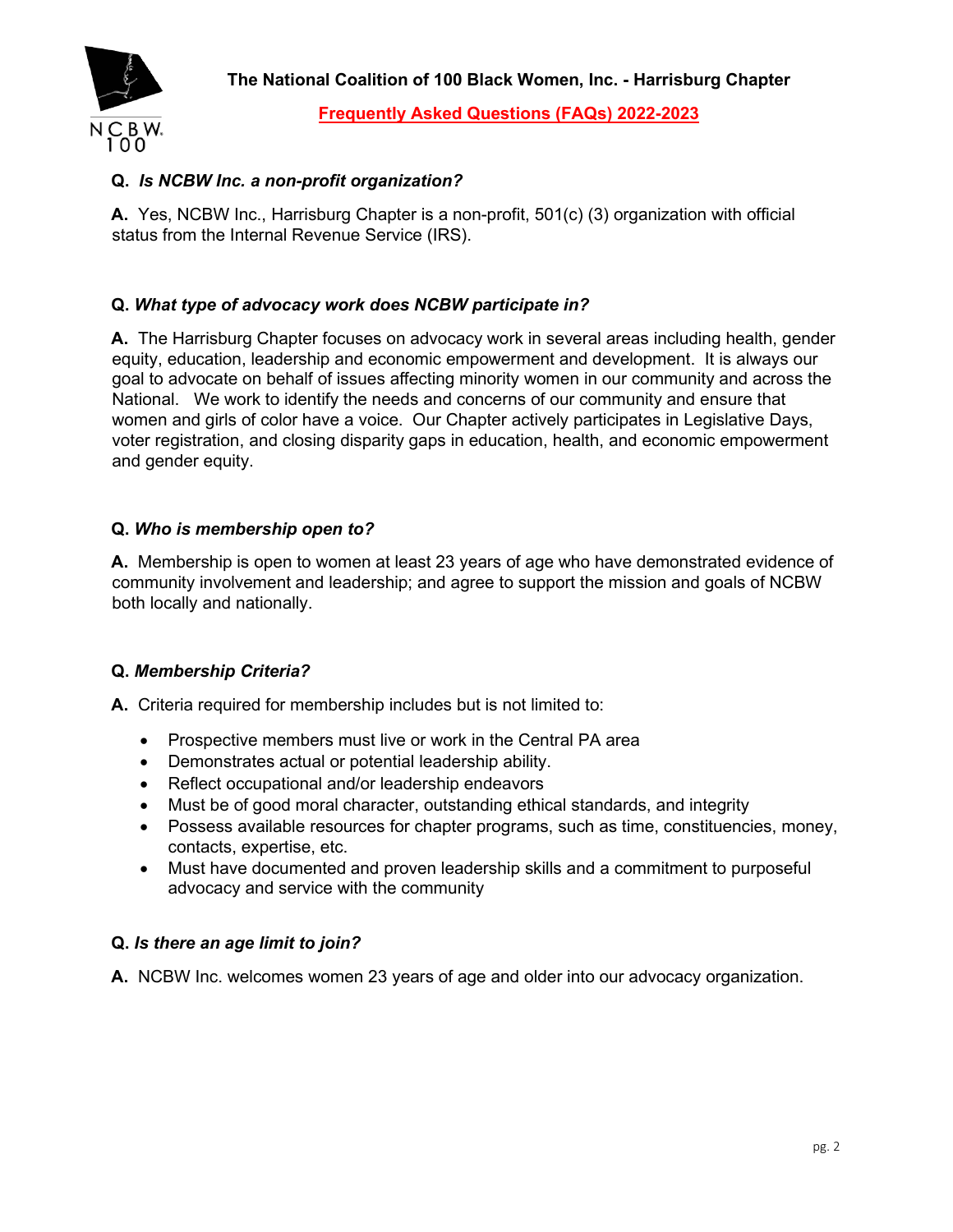### **Q.** *What are the benefits of NCBW membership?*

Benefits of NCBW membership include:

- Leadership and professional development
- Direct involvement with advocacy initiatives in Central Pennsylvania and on a National level
- Continuous learning opportunities through National and local conferences and workshops
- Become a part of a sisterhood of leaders and change agents
- Participation in working groups to further the organization or in community focused programs
- Impact and influence legislative policies locally and nationally through advocacy initiatives
- Access to a vast network of professional colleagues
- Networking and collaboration with community partners and like-minded women
- Mentorship opportunities

#### **Q.** *What is required to complete the membership intake process?*

Requirements are as follows:

- Attend membership interest meeting
- Submit completed application along with application fee. (This application must be completed for the following levels of membership with the Harrisburg Chapter- New, Reinstatement and Transfer)
- Interview with membership committee and/or Chapter Executive Board. \*\*Membership requires the approval of the Board of Directors and a majority vote of all members in good standing along with paying the applicable annual chapter dues and assessments.
- Submit payment of annual membership dues and applicable fees
- Complete mandatory new member orientation
- Participate in mandatory new member induction ceremony

## **Q.** *Can I still become a member of the Harrisburg Chapter if I am unable to attend the interest meeting?*

**A.** No, attendance at the membership interest meeting is mandatory for prospective members. You must attend the interest meeting to receive a membership application.

## **Q.** *What happens after I submit my former member reinstatement application?*

**A.** Each former member seeking to reclaim membership must submit an updated reinstatement form for our files. If you left the Harrisburg Chapter as a member in good standing, the membership committee looks forward to welcoming you back into the Chapter. You will be notified within 7 business days of your acceptance back into the NCBW Inc., Harrisburg Chapter. Each former member must fulfill their financial obligation (membership dues) and attend a reintroduction meeting.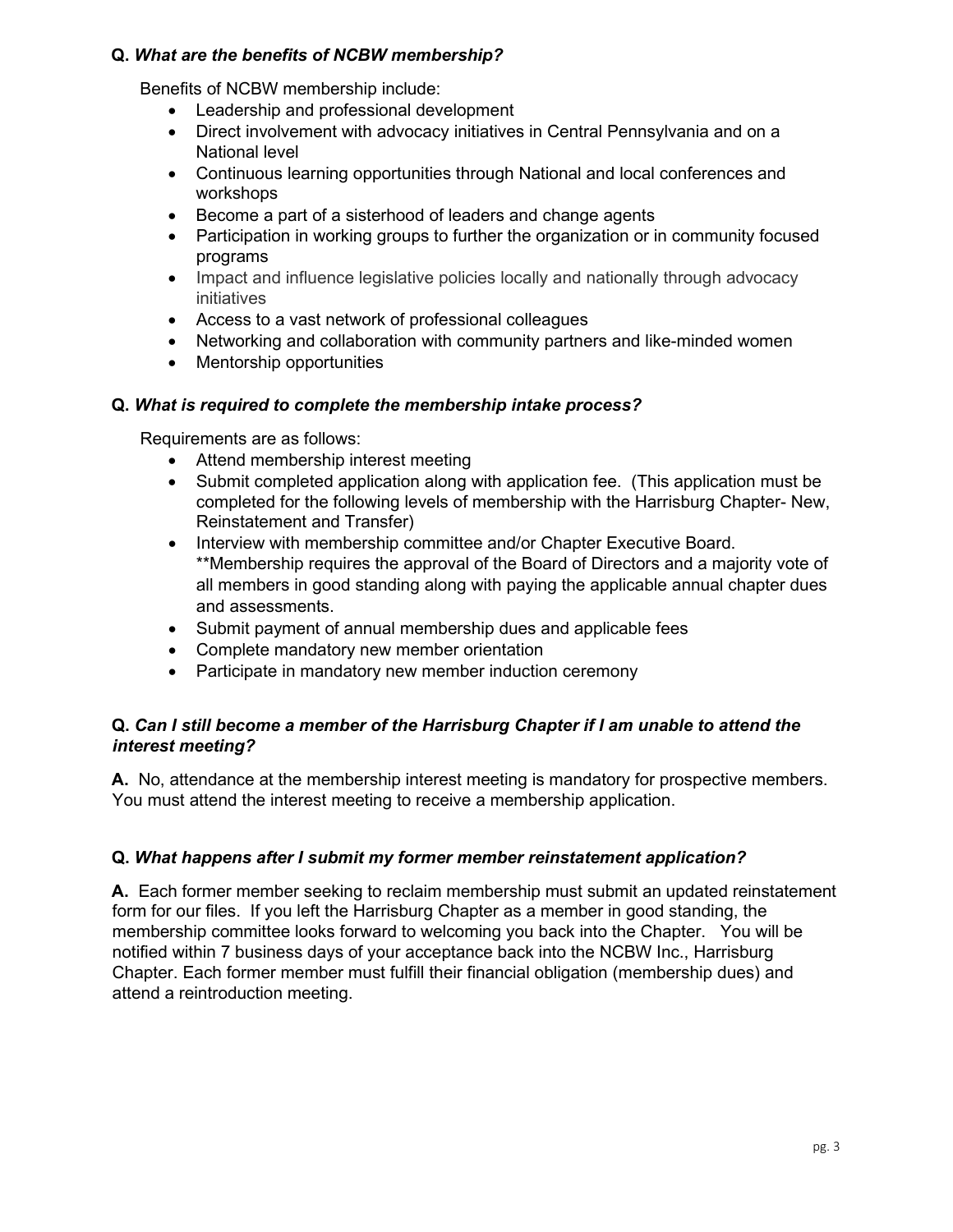## **Q.** *How much are Harrisburg Chapter dues for the 2022-2023 membership year?*

A. Dues are \$300.00 annually. Each new full active member is required to commit to a minimum of two (2) years of membership. The total amount assessed for dues upon initially joining the Chapter is \$600.00 not including any applicable new membership fees. Dues and fees are subject to change at the discretion of the Executive Board.

## **Q.** *Can I make payments on my dues?*

**A.** Yes, dues do not have to be paid in full upon acceptance into the Harrisburg Chapter. However, they must be paid in full by the deadline to continue as a member in good standing. A partial payment of dues must be made prior to attending a new member meeting or Chapter meeting. Members are permitted to make payments per the fee schedule found in your invitation to join packet.

#### **Q.** *Are dues assessed per calendar year?*

**A.** No, our dues/fee schedule goes per the National membership year, which runs from October 1 – September 30.

#### **Q.** *How is the dues amount allocated?*

**A.** Each local chapter is required to send \$75 per member fee to the National Headquarters of NCBW Inc., as well as a payment of \$1,750 per chapter. National fee requirements are subject to change at the discretion of the National board. The remaining money, if any, stays with the local Harrisburg chapter for the implementation of advocacy/community programs. Dues are subject to increase at the discretion of the Chapters' Executive Board

#### **Q.** *What is a fundraising assessment?*

**A.** Each Chapter of NCBW assesses their members a fundraising assessment. The great news is-- these funds do not have to come directly out of your pocket! However, some members graciously choose to make NCBW a part of their personal charitable giving and satisfy the assessment in that manner. The assessment ensures that our Chapter members are actively doing their part to participate in our fundraising efforts by selling tickets and/or ads etc. to signature Chapter programs. Each level of membership except for associate and affiliate partnership levels are responsible for a fundraising assessment. Fundraising is how we maintain committed to offering various programs to our community free of charge. The assessment must be satisfied by the last calendar meeting of the membership year (June of each year). Fundraising assessment amount for the 2022-2023 membership year is to be determined.

#### *Q. How often does NCBW meet?*

**A.** The Harrisburg Chapter meets on the 3<sup>rd</sup> Thursday of each month. There are no meetings held during the months of July, August, and December of each year. A calendar of meeting dates will be provided during orientation.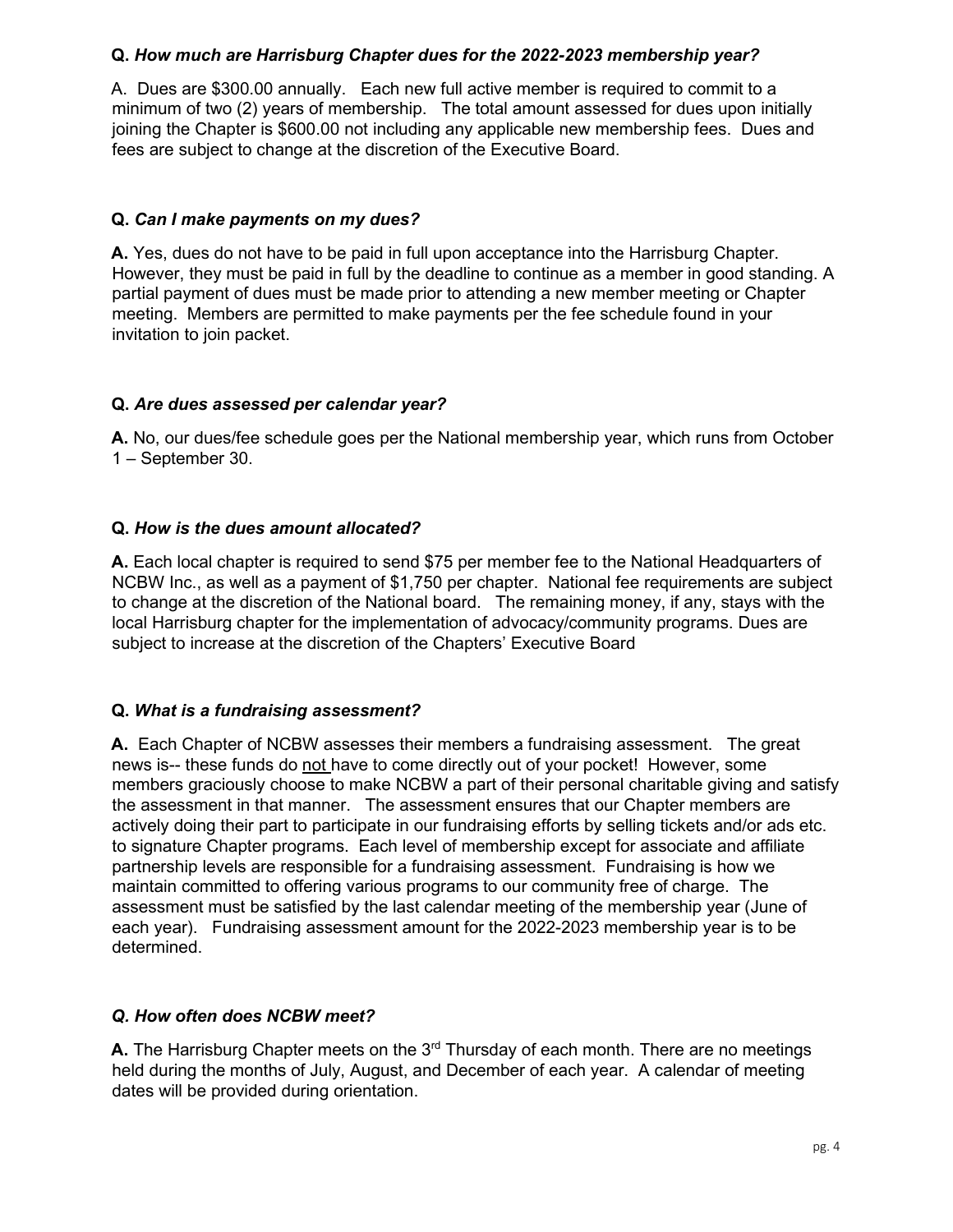## *Q. What is Associate Level Membership?*

**A.** This level of membership applies only to current members who have completed one (1) full year of active membership in good standing. Associate level membership is designed for the woman unable to fully commit their time and service to the requirements necessary for full membership. Associate members must fully support the mission and initiatives of the Chapter. Under this level of membership, you are without all rights and privileges offered to those holding full membership status**.** Associate members cannot hold Chapter office, do not have voting rights or participate in Chapter meetings or serve on standing committees. Associate level members are listed as members of the Chapter and welcome to attend any NCBW Harrisburg programs. Additionally, this level of members has access to resources and trainings arranged by the National office.

## *Q. What is Affiliate Partnership Level Membership?*

**A.** Affiliate partnership level membership is designed for the woman unable to be actively engaged in the requirements necessary for full membership. This level of membership is contingent upon fulfilling financial obligations individually or via strategic partnerships. Corporations sponsoring woman for affiliate partnership level will also be listed as sponsoring partner for NCBW programs. Affiliate partnership members must fully support the mission and initiatives of the Chapter. Under this level of membership, you are without all rights and privileges offered to those holding full membership status**.** Affiliate partnership members cannot hold Chapter office and do not have voting rights. However, affiliate partnership level members are listed as members of the Chapter and welcome to attend any NCBW Harrisburg programs. Additionally, this level of members has access to all resources and trainings arranged by the National office.

#### **Q.** *Where can I find the most up-to-date information on the NCBW Harrisburg chapter?*

**A.** Information on our local Harrisburg chapter can be found by visiting our website [www.ncbwharrisburgpa.org.](http://www.ncbwharrisburgpa.org/) You may also visit our Facebook page listed under The National Coalition of 100 Black Women, Inc. Harrisburg Chapter [www.facebook.com/ncbw100harrisburg.](http://www.facebook.com/ncbw100harrisburg)  Our Instagram page can be found at [www.instagram.com/ncbwharrisburg.](http://www.instagram.com/ncbwharrisburg) 

Information regarding the National branch of NCBW can be viewed at [www.ncbw.org.](http://www.ncbw.org/)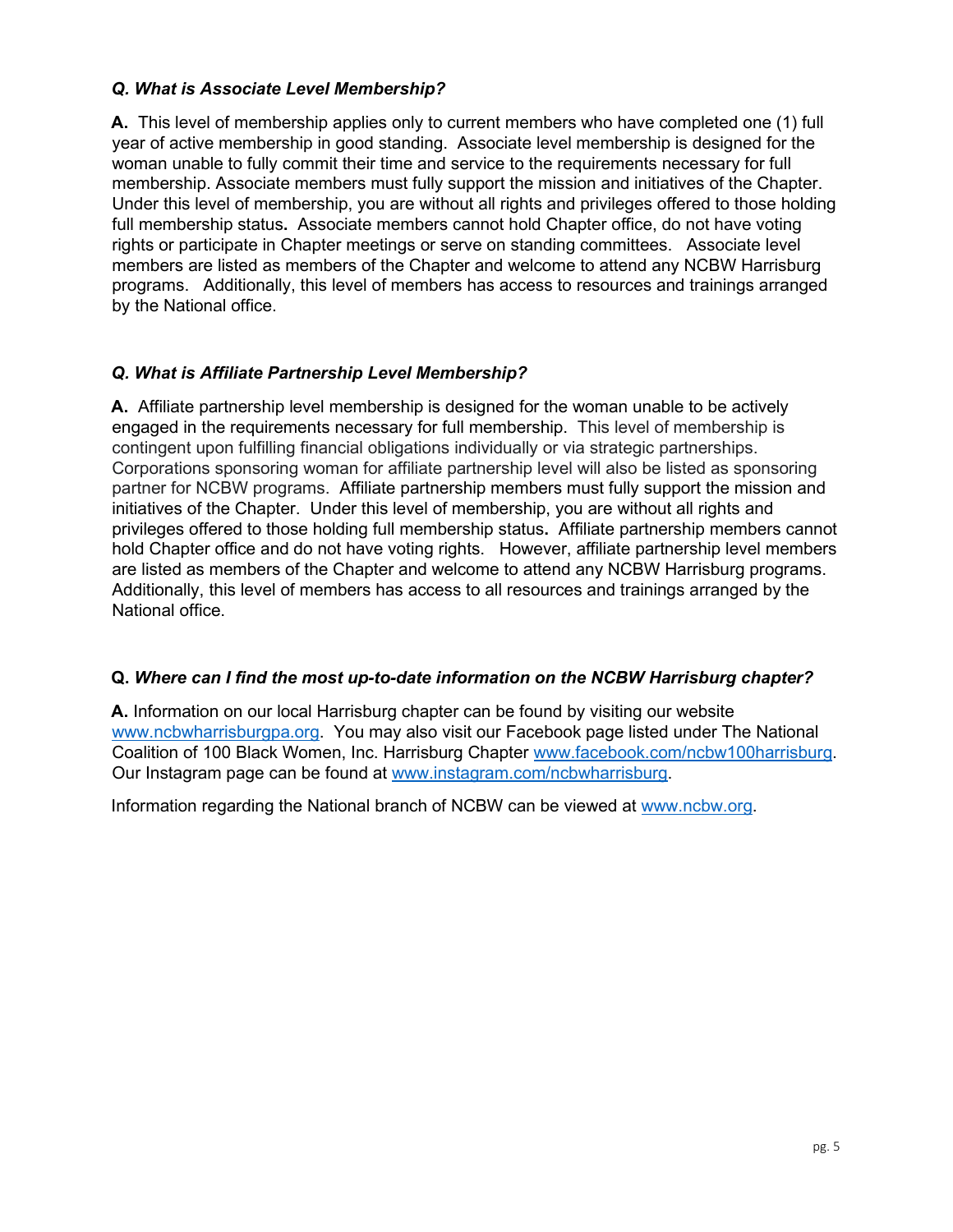

## The National Coalition of 100 Black Women, Inc. Harrisburg Chapter *CLASSES OF MEMBERSHIP*

#### **NCBW ACTIVE CHAPTER MEMBERSHIP**

- $\div$  Must be a woman at least 23 years of age.
- $\div$  Must fully support the mission and goals of NCBW
- Must fulfill all active and/or new membership fees determined by the Executive Board
- Must have demonstrated leadership skills
- ❖ Must actively participate in membership meetings, events and committees
- Full voting privileges
- Mandatory attendance at least one (1) National Leadership Conference or Biennial Conference every two (2) years from the date of installation into the Chapter to be eligible to renew membership, Chapters' annual Strategic Retreat and all required new member meetings.
- $\div$  Must actively participate on at least one (1) standing program committee
- $\cdot$  Must actively participate with a minimum of five (5) Chapter programs per membership year.

#### **NCBW TRANSER MEMBERSHIP**

- ❖ Must submit a letter of eligibility from former Chapter
- $\div$  Must fully support the mission and goals of NCBW
- Must fulfill membership financial obligations at the local and national level
- Must have demonstrated leadership skills
- Must actively participate in membership meetings, events, and committees
- Full voting privileges
- Mandatory attendance at least one (1) National Leadership Conference or Biennial Conference every two (2) years from the date of installation into the Chapter to be eligible to renew membership and Chapters' annual Strategic Retreat.
- Must actively participate on at least one (1) standing program committee
- $\div$  Must actively participate with a minimum of five (5) Chapter programs per membership year.

#### **NCBW REINSTATEMENT MEMBERSHIP**

- Must pay a reinstatement fee determined by the Executive Board
- Must pay any outstanding/owed assessments from previous membership period
- Must fulfill membership financial obligations at the local and national level
- Must fully support the mission and goals of NCBW
- Must actively participate in membership meetings, events and committees
- Full voting privileges
- Mandatory attendance at least one (1) National Leadership Conference or Biennial Conference every two (2) years from the date of installation into the Chapter to be eligible to renew membership and Chapters' annual Strategic Retreat.
- Must actively participate on at least one (1) standing program committee
- Must actively participate with a minimum of five (5) Chapter programs per membership year.

#### **NCBW ASSOCIATE LEVEL MEMBERSHIP** \*(applicable to current NCBW members only after 1 full year of active membership)

- \* Must pay the associate member fee determined by the Executive Board
- $\cdot$  Must pay any outstanding/owed assessments from previous membership period to switch from active membership to associate.
- \* Must fully support the mission and goals of NCBW
- Must fulfill membership financial obligations at the local and national level
- Must have demonstrated leadership skills
- No voting privileges
- Mandatory attendance at least one (1) National Leadership Conference or Biennial Conference every two (2) years from the date of installation into the Chapter to be eligible to renew membership and Chapters' annual Strategic Retreat.
- Cannot hold Chapter Office
- $\div$  Membership is non-transferrable

#### **NCBW AFFILIATE PARTNERSHIP LEVEL MEMBERSHIP**

- Must pay the affiliate member fee determined by the Executive Board
- Must fully support the mission and goals of NCBW
- ❖ Must have demonstrated leadership skills
- $\cdot$  Membership is contingent upon fulfilling financial obligations individually or via strategic partnerships